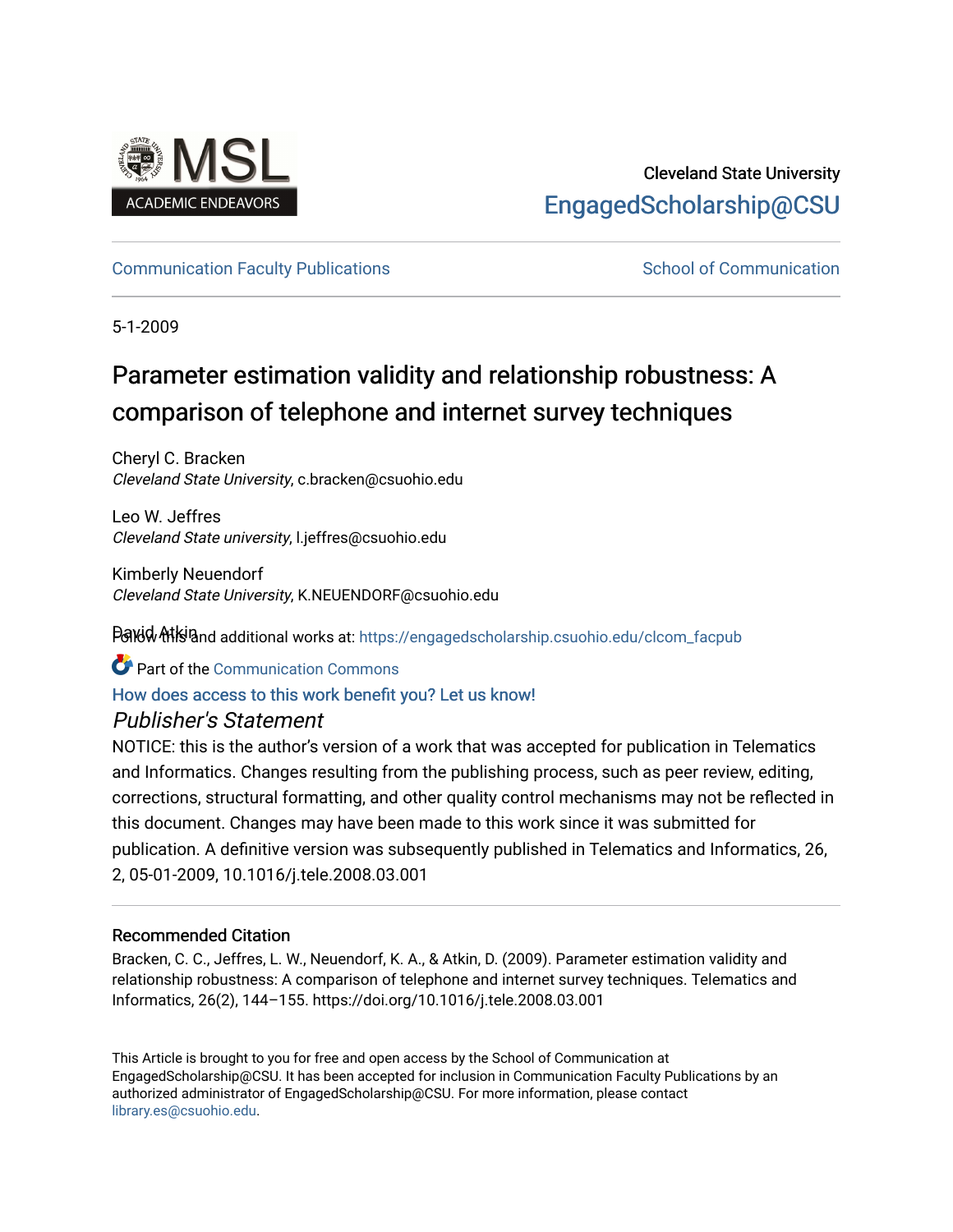## Parameter estimation validity and relationship robustness: A comparison of telephone and internet survey techniques

Cheryl Campanella Bracken, Leo W. Jeffres, Kimberly A. Neuendorf, David Atkin

#### **1. Introduction**

With the expansion of telecommunication and online technologies for the purpose of survey administration, the issue of measurement validity has come to the fore. Ideally, such surveys are designed to provide a sample that enables the researcher to reach valid and reliable conclusions that can be generalized to a larger population. Thus, surveys must be planned and administered in a way that enables researchers to identify and prevent sources of selection and information bias, including those based on survey modality, e.g., telephone administration (see Kemph and Remington, 2007).

The proliferation of automated audio services and computer-based survey techniques (e.g., Skalski et al., 2006) has been matched by a corresponding denigration of the quality of traditional phone survey data, most notably as an outcome of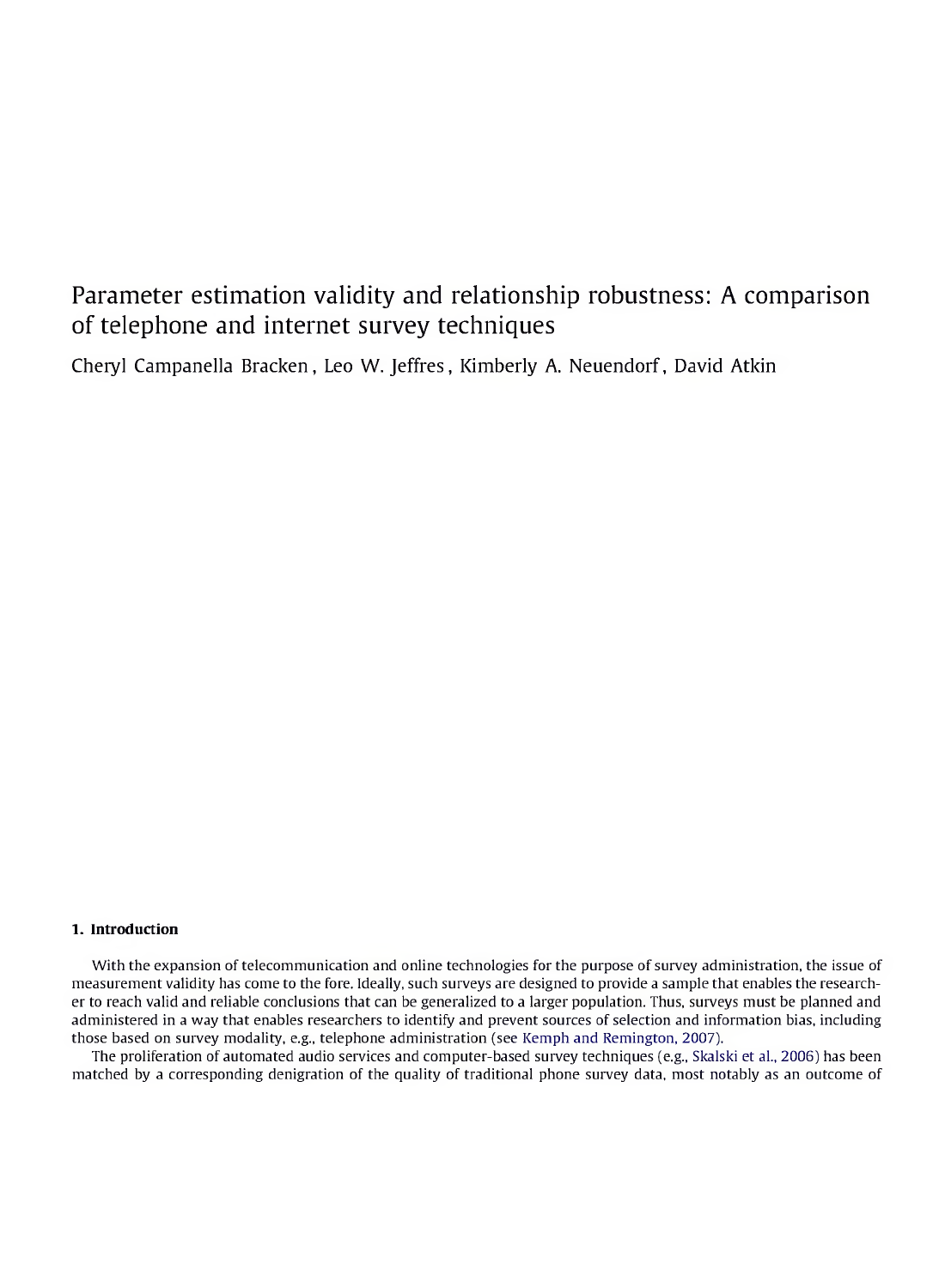falling response rates (Stempel et al., 2003). Kemph and Remington (2007) report, for instance, a steady decline in response rates for telephone surveys at one University of Michigan survey center, from 72% in 1979 to a low of 48% in 2003.

This trend, combined with the introduction of screening technologies and answering machines, represents a barrier to the proper execution of survey research (e.g., Bassili, 2000). Whereas the question was once, "can technology-assisted surveys achieve the same level of validity as traditional phone surveys?", the question now becomes, "what are the relative advantages and disadvantages of technology-assisted and phone surveys?" Each survey modality presents its own challenges and opportunities, and this paper begins to explore some of these tradeoffs, alongside their implications for telematic survey practitioners.

#### 1.1. *Review of literature*

There is little previous research that offers comparisons across survey administration modalities (e.g., phone vs. online survey methods). The current literature mainly focuses on response rates (Bassili, 2000; Bennett and Steel, 2000; Cho and LaRose, 1999; Dillman, 2000; Fowler et al., 1998; Goyder, 1985; Herzog and Rodgers, 1988). The questioning of data validity based on survey mode is less common (see Atkin and LaRose, 1994b; Bates and Harmon, 1993; Bonnel and LeNir, 1998; Jones and Pitt, 1999; Xu et al., 1993). Increases in the use of web-based surveys have lead researchers to question the validity of Internet data (e.g., Bates and Harmon, 1999). Similarly, the promotion of self-selected listener opinion surveys (SLOPs) which are widely used by the media - has been criticized (Atkin and LaRose, 1994a,b; Gollin, 1992; Kamerer and Bergen, 1995; LaRose and Atkin, 1992; Neuendorf et al., 1998, 2002). However, Witte et al. (2000) argue that Internet-based survey research can provide meaningful data that can be generalized to Internet users in general populations. This study will provide further insight into the validity of telephone and Internet survey data, and explore whether or not the robustness of relationships between variables varies by survey mode.

Present-day concerns about the validity of online polling recall those surrounding the *Literary Digest* poll in the 1936 US Presidential election. In that classic case of parameter mis-estimation, the *Digest's* voluminous sample of <sup>2</sup> million readers drawn from <sup>a</sup> sampling frame of <sup>10</sup> million names derived from ownership logs of telephones and automobiles - predicted an Alf Landon victory over President Franklin Roosevelt. LaRose and Atkin (1994b, p. 218) maintain that, "because wealthy Republicans were more likely to adopt the telephone and express anti-Roosevelt sentiments, the poll failed to detect the impending Democratic landslide." At the time, however, the Digest was perplexed about "what went wrong with the polls?", as outlined in their editorial below:

We were getting better cooperation in what we have always regarded as a public service from Republicans than we were getting from Democrats. Do Republicans live nearer to mailboxes? Do Democrats generally disapprove of straw polls? (cited in Atkin and LaRose, 1994b, p. 219).

This case in fact provides a textbook example of parameter mis-estimation stemming from a poor sampling frame, one thrown off by the upscale socio-demographic/political byproducts of technology adoption. Having drawn a sample from an upscale universe of product adopters - overrepresenting wealthier, more conservative Republican voters - the *Digest* survey pointed to relationships that were insufficiently robust, prompting the magazine to incorrectly predict a landslide in the opposite direction.

As Neuendorf et al. (2002) suggest, such demographic skews are actually consistent with diffusion of innovations theory, which predicts that the adoption of new telecommunication innovations is resource-driven. The telephone was in roughly a third of US households during the 1930s, and the Internet available to perhaps twice that number 70 years later (Brown, 2006). Rogers' (2003) review of diffusion research links adoption of these and other innovations to such social locators as income and education as well as social participation, greater exposure to mass and interpersonal communication channels.

More recently, Internet sites have proven <sup>a</sup> popular vehicle for promotional as well as scientific polls - with hundreds of individual lines promoted in dedicated websites - and scores of others noted in topical listing services. When the Internet was a relatively new innovation, Bates and Harmon (1991) noted an overrepresentation of activist sentiment in videotext surveys (see also Adler and Clark, 2001). Studies of Internet diffusion suggest that adopters were initially higher in social status (e.g., Atkin et al., 1998), lending rise to concerns over the validity of online samples, symptomatic of a larger "digital divide" which may be leaving African Americans behind (e.g., Weiser, 2000). Other work suggests that the Internet has reached the "flat" part of its diffusion curve in recent years, having been used by roughly 70% of Americans on <sup>a</sup> given day (Pew, 2007). Researchers are thus seeing a leveling of differences between adopters and non-adopters, consistent with adoption patterns for mature innovations, according to diffusion theory (e.g., Krcmar and Strizhakova, 2007). The realization of the Internet as a mature medium implies a need to revisit some of the earlier research approaches that examined the characteristics oftelephone subscribers which, in turn, can provide a useful baseline for considering survey sampling dynamics in each modality.

Neuendorf et al. (2002) note that, since so much diffusion research has been conducted via telephone, telephone adoption itself represents more of a constant than a variable in diffusion study databases. LaRose and Atkin (1988,1992) maintain that the telephone has long been taken for granted as a relatively low-technology, culturally familiar, two-way voice medium. Behavioral perspectives on phone adoption were rare, or steeped in the annals of the Bell system (Dunn et al., 1971), with early work finding that adoption was related to age, income, education, employment, urban residence, and status as head of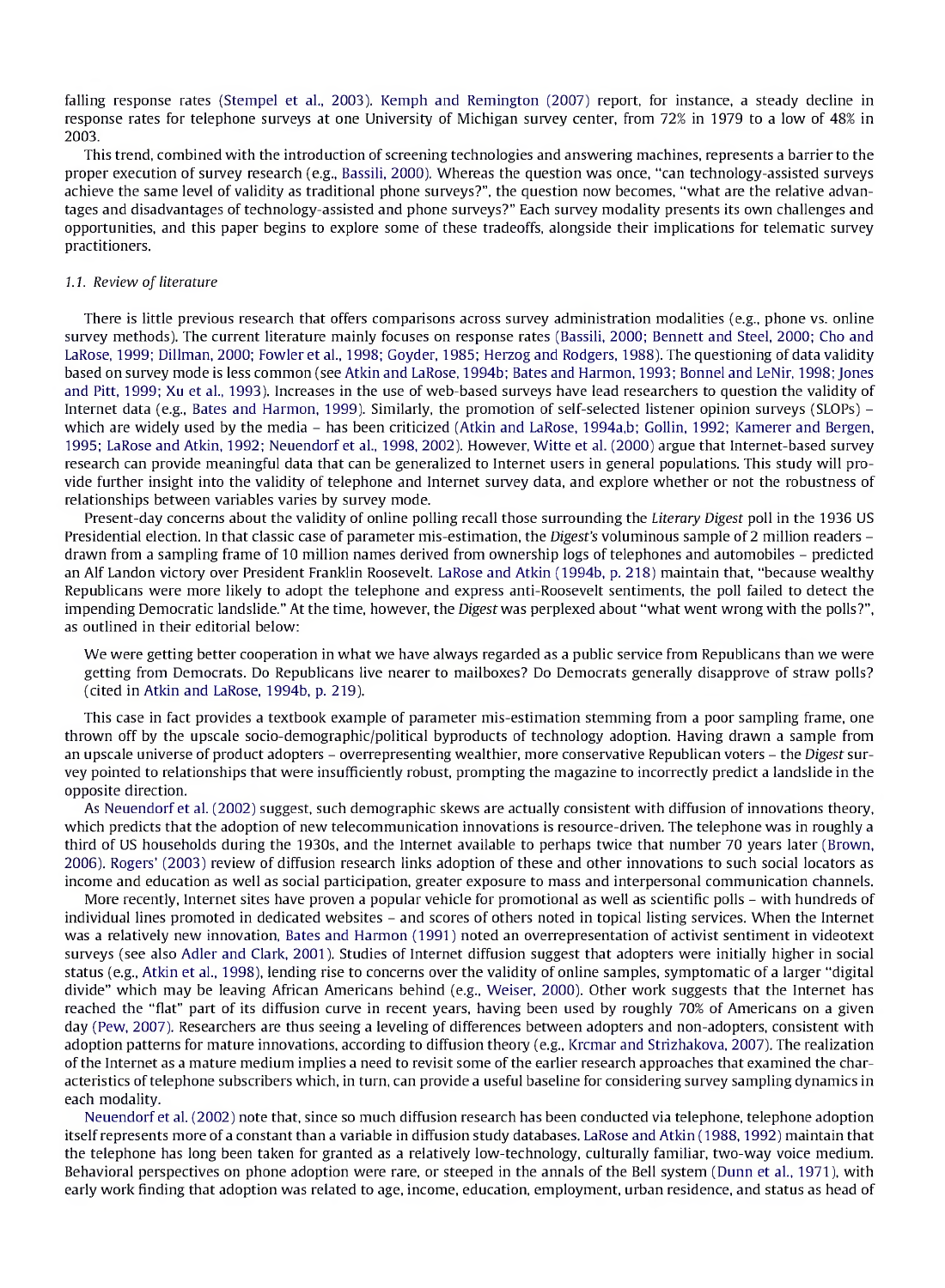household (e.g., Mahan, 1979; Perl, 1978; Taylor, 1980). Mahan (1979) found that those less likely to have a phone included minority homes and homes with young children, which were also identified by Perl (1978), along with male-headed, singleperson, and Southern as well as spouse-absent households. Many of these differences had leveled by the 1980s (e.g., LaRose and Atkin, 1988; Train et al., 1987), as those without a household phone were still more likely to be renters (Thornberry and Massey, 1988), unemployed (Tucker et al., 2004), non-white minorities, less educated and living in rural areas (Ford, 1998). By 1990, the telephone was available to 92-93% of American homes, ranking among the most widely diffused media in the US (Bates et al., 2002).

#### 1.2. *Research questions*

In the new millennium, the Internet stands poised to transform survey research in the same way that the telephone did in the last century (e.g., Skalski et al., 2006). The notion of sample data as representative of population parameters can thus be viewed in a new light in this era of technology interposition. New methods of approximating "randomness" are being explored, as in the case of marketing research firms using very large "standing" online samples to represent target populations. Looking at the best possible parameter information (e.g., US Census information and voting activity), we may compare the two methods as to their current abilities to match population parameters:

RQ1: What are the apparent levels of validity of phone and online survey measures (using "known" population parameters as reference criteria)?

Earlier analyses have tested various communication theories (e.g., spiral of silence) with the two data sets (Jeffres et al., 2001, 2007), locating relationships that were robust across the two samples, and discovering other relationships that held only for one sample and not the other (e.g., for the phone survey but not the online survey). Although actual testing of such theoretical perspectives lies outside the present study's focus, the pertinent results from that work demonstrated that media exposure variables figure prominently in the Internet survey and not at all in the phone survey. Now, we expand our investigation to a wider range of relationships derived from theories of cognitive processing, political socialization, agenda-setting, and selective perception.

The notion of robustness applied does not encompass conventional examinations of statistical robustness, that is, to what degree a given statistical procedure can tolerate violations of assumptions (Cohen et al., 2003). Rather, we use the logically parallel concept of relationship robustness - i.e., the degree to which relationships among variables are evident across time periods, populations, or research modalities.

For both data sets, we are able to assess such relationships as the prediction of political knowledge and political attitudes from social categories, media use, and political partisanship. The present study examined the relationship between partisanship and attitudes toward presidential advertising during the 2000 campaign. In particular, we inquire:

RQ2: What types of relationships tend to enjoy robustness for phone and online survey administrations? Which types do not?

Limitations to robustness of relationships are expected to the extent that phone and Internet adoption correlates are also influential in such relationships. In this study, the very modalities of delivery of survey instruments are examined for their impact on theoretic relationship robustness. A lack of robust findings would, importantly, call into question the validity of thousands of survey research outcomes over decades of mediated survey data collection.

Additional comparisons may be made after the two samples are "matched" for relevant social categories via weighting techniques commonly used for non-random online surveys. Thus:

RQ3: Do social category weighting techniques increase the robustness of findings? Is there an increase for some types of relationships and not for others?

Robustness of relationships in this instance may indicate the efficacy of identifying and controlling for critical adoption correlates for survey delivery technologies.

These exploratory analyses will shed light on the comparative validity of phone and online surveys in a contemporary media environment that both welcomes communication activity in new ways (e.g., note the fast-expanding online population) and sets up technological barriers to other communication exchanges (e.g., note the growing variety of telephone adjuncts designed to protect the homeowner from unwanted calls, such as caller ID and privacy call). The research questions proposed here will be examined in a series of studies described in the following section.

#### **2. Method**

Two surveys were conducted in the two and a half weeks leading up to the 2000 presidential election. One survey was conducted in a metropolitan area of the Midwest, with interviews of 505 adults using a computer-aided telephone-interviewing (CATI) system. The second was a national survey of 2172 respondents conducted over the Internet by a commercial research firm that sends requests to a diverse set of potential respondents, who logged onto the survey site to participate. The interview schedule for the telephone survey and the Internet instrument followed parallel forms, with no differences in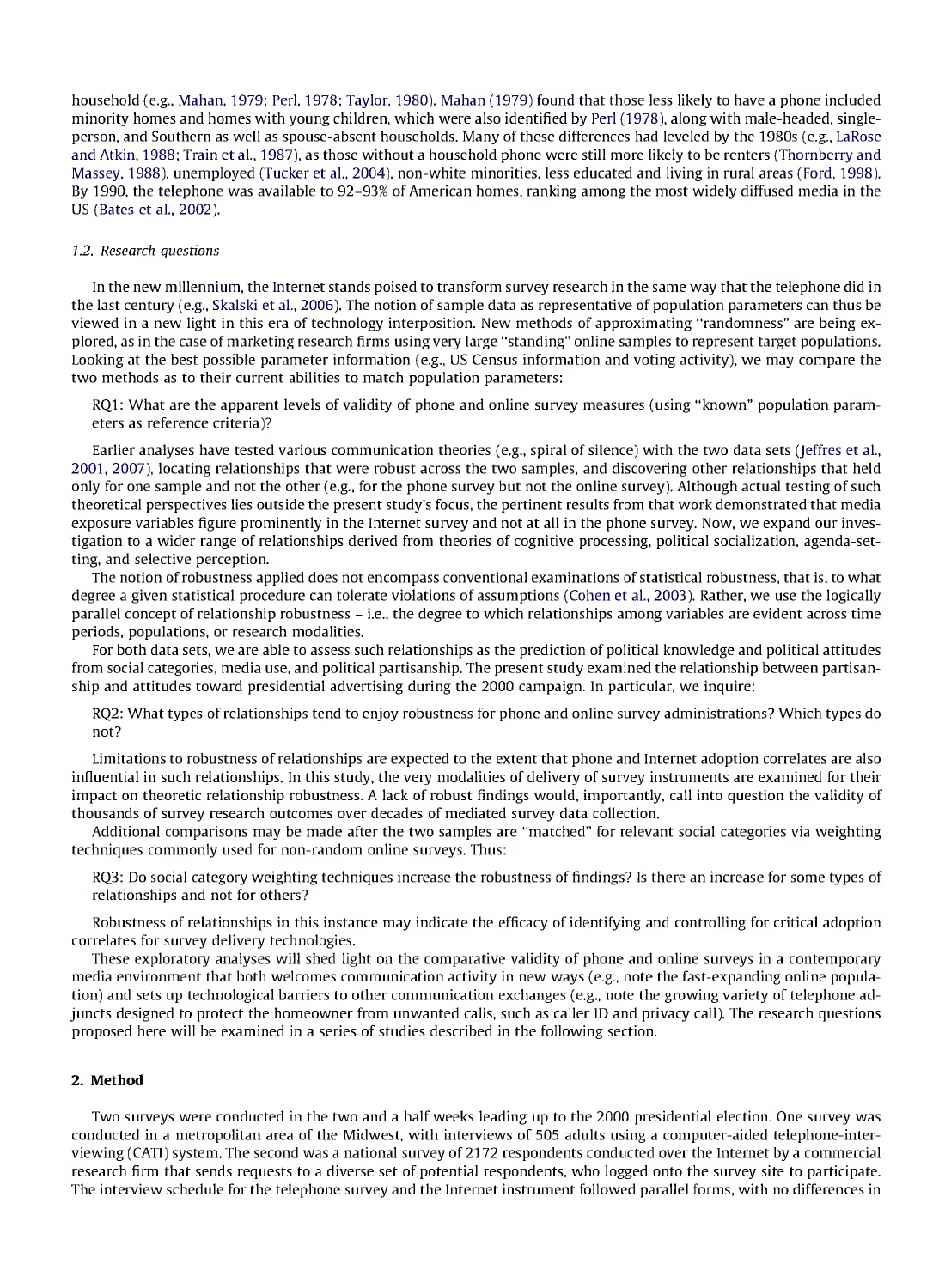wording other than those created by the unique nature of the formats. Thus, the Internet interview included some matrices to display items that were administered serially in the telephone survey.

For RQ1 the demographic data collected from both studies was compared to county and national Census 2000 demographic information when possible. Information on national Internet populations was obtained from the MediaMark research company. The results from the CATI and Internet survey are compared to the Census 2000 national and county and Internet national demographic data to confirm representativeness.

#### **3. Dependent variables**

For RQ2 and RQ3 the chosen dependent variables are political knowledge, and closeness to candidates on political issues addressed in the 2000 campaign. Specifically the political issues are taxes, education, environment, social security, abortion, gun control, and foreign policy. The respondents were asked to respond the each issue using the response scale 0 <sup>=</sup> "Closest to Bush" to 10 = "Closest to Gore."

A political knowledge scale was created from the variables that tested respondents' knowledge. The variables included in the scale are "Can you tell me where is Kosovo located?", "Which of the presidential or vice presidential candidates is the son of a former US Senator?", "The Nobel Peace Prize this year was won by a political leader from which of the following countries?", "Who is running for the US Senate in New York against Hillary Clinton?", and "Which of the presidential candidates supports school vouchers?" The respondents were instructed to answer the questions and were not given response options. The question asking about the New York state Senate race was the exception and provided five response options.

In order to address Research Question 3, a number of different weightings were executed on the CATI and on the Internet data sets. Those demographic indicators for which both survey data and US Census information ([www.census.gov\)](http://www.census.gov) were available were used as weighting factors. Adjustments of the CATI survey to match estimates of local county parameters included gender, age, race, and educational level; Census 2000 figures were used as the targets for all except education, which was not available for 2000 (1990 figures were used). For the matching of the Internet survey to US national parameters, the weighting factors available were gender, age, race, household size, marital status, educational level, and household income. All indicators were Census 2000 figures. And for the matching ofthe Internet survey data to those provided by the US Census Bureau for Online users in 2000, the weighting factors were gender, age, household size, marital status, educational level, and household income. $<sup>1</sup>$ </sup>

Given the limitation of the SPSS program to a single weighting factor, the multiple weighting factors in this study were multiplied to produce a single weight. This obviously assumes little or no relationship among factors, which proved to be a safe assumption for the CATI data, but not for the Internet data. Thus, the weighting functions for the two Internet sample adjustments were not optimal. (We await more sophisticated algorithms that may allow complex weighting functions with ease.)

It should be noted that we did execute weightings to match the CATI data to national Census parameter estimates. These weightings differed very little from the CATI-to-local county weights, the main difference being a racial shift, with the county containing fewer Asian residents and more African-American residents than the country at large. The CATI-to-National adjustment resulted in predictive regression results that were nearly identical to those for the CATI-to-county adjustment, and so the former analyses are not reported here.

After each ofthe parametric adjustments was executed, stepwise multiple regressions were run again, predicting political knowledge and a variety of political attitudes from demographics and media behaviors. The results of selected multiple regression analyses are presented in Tables 6-8.

#### **4. Results**

RQ1 explored the apparent levels of external validity of both the phone and online survey measures. Data pertaining to demographic characteristics of each survey modality are included in Tables 1-5.

With regard to respondent age, the results show that the CATI survey's 18-40, 41-60, and 61+ year-old sample is much more representative of the population from which it draws than is the Internet sample. Specifically, the gender of the respondents in the sample (see Table 1) from the CATI survey is comprised of 43.4% males and the county census reports a 47.2% male cohort. By comparison, the Internet survey reports a 26.7% male cohort and the national census indicates a constituency that is 49.1% male (see Table 1).

<sup>1</sup> For the CATI-to-(local) County matching, the following variable groupings were used: gender (male, female), age (18-40, 41-60, 61+), race (African-American, White, Asian, American Indian, Mixed, and Others), and education (grade school, some high school, high school graduate/some college, college graduate, advanced college). For the Internet-to-National figures matching, the following variable groupings were used: gender (male, female), age (18-40,41- 60,61+), race (African-American, White, Asian, American Indian, Mixed, and Other), household size (1-2,3-4, 5+), marital status (married, divorced, widowed, separated, never married), education (grade school, some high school, high school graduate, some college, college graduate, advanced college), and household income (less than \$10,000, \$10,000-20,000, \$20,000-30,000, \$30,000-40,000, \$40,000-50,000, \$50,000-75,000, \$75,000-100,000, \$100,000+). For the Internetto-Online data matching, the following variable groupings were used: gender (male, female), age (18-20, 21-30,31-40,41-50,51-60,61-70, 71+), household size (1-2, 3-4, 5+), marital status (married, single, other), education (grade school through some college, college graduate+), and household income (less than \$50,000, \$50,000-75,000, \$75,000+). In the case of age, the categories for the CATI and Internet measures did not match up precisely with those for the Census information, and a process of extrapolation was used.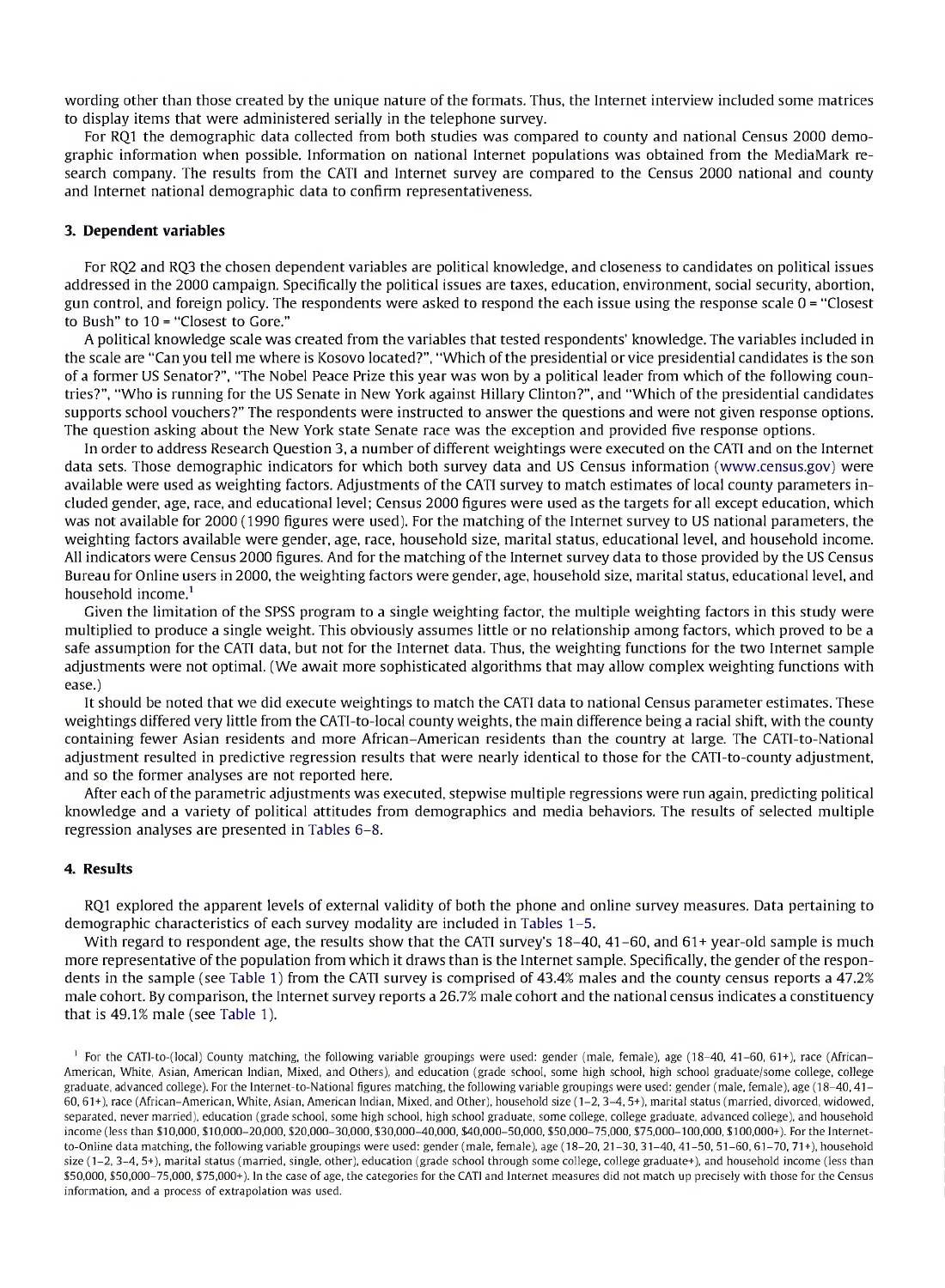Percentage and frequencies of gender in phone and national populations

|                    | Gender     |             |            |             |  |  |  |  |  |
|--------------------|------------|-------------|------------|-------------|--|--|--|--|--|
|                    | Male       |             | Female     |             |  |  |  |  |  |
|                    | Percentage | n           | Percentage | n           |  |  |  |  |  |
| CATI survey        | 43.4       | 219         | 56.6       | 286         |  |  |  |  |  |
| Census county data | 47.2       | 658,481     | 52.8       | 735 497     |  |  |  |  |  |
| Internet survey    | 26.7       | 579         | 73.3       | 1592        |  |  |  |  |  |
| National census    | 49.1       | 138,053,563 | 50.9       | 143,368,343 |  |  |  |  |  |

#### **Table 2**

Percentage and frequencies of age in phone, internet and national populations

|                 | $18 - 20$ |                  | $21 - 30$ |                  | $31 - 40$ | $41 - 50$        |      |                  | $51 - 60$ |                  | $61 - 70$ |                  | 71 or older |                  |
|-----------------|-----------|------------------|-----------|------------------|-----------|------------------|------|------------------|-----------|------------------|-----------|------------------|-------------|------------------|
|                 | %         | $\boldsymbol{n}$ | %         | $\boldsymbol{n}$ | %         | $\boldsymbol{n}$ | %    | $\boldsymbol{n}$ | %         | $\boldsymbol{n}$ | %         | $\boldsymbol{n}$ | %           | $\boldsymbol{n}$ |
| CATI            | 5.9       | 30               | 21.8      | 109              | 18.8      | 94               | 21.4 | 107              | 14.8      | 74               | 10.1      | 51               | 6.8         | 34               |
| Internet        | 3.1       | 67               | 23.7      | 513              | 28.4      | 616              | 26.6 | 577              | 13.8      | 300              | 3.8       | 82               | .6          | 14               |
|                 |           |                  |           |                  | $18 - 40$ |                  |      |                  | $41 - 60$ |                  |           |                  |             | $61+$            |
| CATI            |           |                  |           |                  | 46.5      |                  |      |                  | 36.2      |                  |           |                  |             | 16.9             |
| Census County   |           |                  |           |                  | 39.9      |                  |      |                  | 35.8      |                  |           |                  |             | 24.9             |
| Internet        |           |                  |           |                  | 55.2      |                  |      |                  | 40.4      |                  |           |                  |             | 4.4              |
| Census National |           |                  |           |                  | 43.0      |                  |      |                  | 36.3      |                  |           |                  |             | 20.7             |

#### **Table 3**

Comparison of mean of household size

|                 | Mean |
|-----------------|------|
| CATI            | 2.74 |
| Census County   | 2.39 |
| Internet        | 2.92 |
| Census National | 2.59 |

#### **Table 4**

Percentage and frequencies of racial identity

|                    |      | African American |      | White/Caucasian  | Asian |            | American Indian |           | Mixed |                  |     | Other      |  |
|--------------------|------|------------------|------|------------------|-------|------------|-----------------|-----------|-------|------------------|-----|------------|--|
|                    | %    | $\eta$           | %    | $\boldsymbol{n}$ | %     | $\eta$     | %               | $\eta$    | %     | $\boldsymbol{n}$ | %   | $\eta$     |  |
| CATI<br>Census     | 20.4 | 103              | 65.1 | 322              | 1.6   | 8          | 1.0             | 5.        | 2.8   | 14               | 4.8 | 24         |  |
| County             | 27.4 | 382.634          | 67.4 | 938.863          | 1.8   | 25.245     | 0.2             | 2.529     | 1.7   | 23.407           | 1.5 | 20,962     |  |
| Internet<br>Census | 2.7  | 59               | 88.6 | 1923             | 1.8   | 38         | 1.1             | 23        | 2.0   | 44               | 1.2 | 26         |  |
| National           | 12.3 | 34,658,190       | 75.1 | 211,460,626      | 3.6   | 10,242,998 | 0.9             | 2,475,956 | 2.4   | 6,826,228        | 5.5 | 15,359,079 |  |

FN: Hispanic or Latino background was not included in categories based on U.S. census.

Additionally, racial identity for the CATI is more representative than the Internet survey (see Table 4). Using the two largest groups in the CATI survey, the African-American racial identity comprised 20.4 ofthe CATI sample and 27.4 ofthe County census. Caucasians made up 65.1% of the CATI sample and 67.4 ofthe County census. In the Internet survey, by comparison, African-Americans only comprised 2.7% of the sample but account for 12.3% in the national census. Caucasians were over represented in the Internet sample, comprising 88.6% of respondents, but only accounting for 75.1% in the national census (see Table 4).

RQ2 investigated the types of relationships that tend to enjoy robustness for phone and online survey administrations and which do not. All of the dependent variables were tested using stepwise multiple regression. However, only three dependent variables (political knowledge, gun control and foreign policy) are presented here, as the authors feel they typify the trend seen in the other dependent variables. For data collected via the CATI on political knowledge (Table 6), 23% of the variance was explained by eight variables: income, age, gender, political party affiliation, newspaper, books, magazine, and video viewing. Twenty-one percent of the variance was explained for gun control (Table 7) by three of the variables: gender, education, and viewing TV news. In Table 8, 24% of the variance in foreign policy was explained by three variables: Political party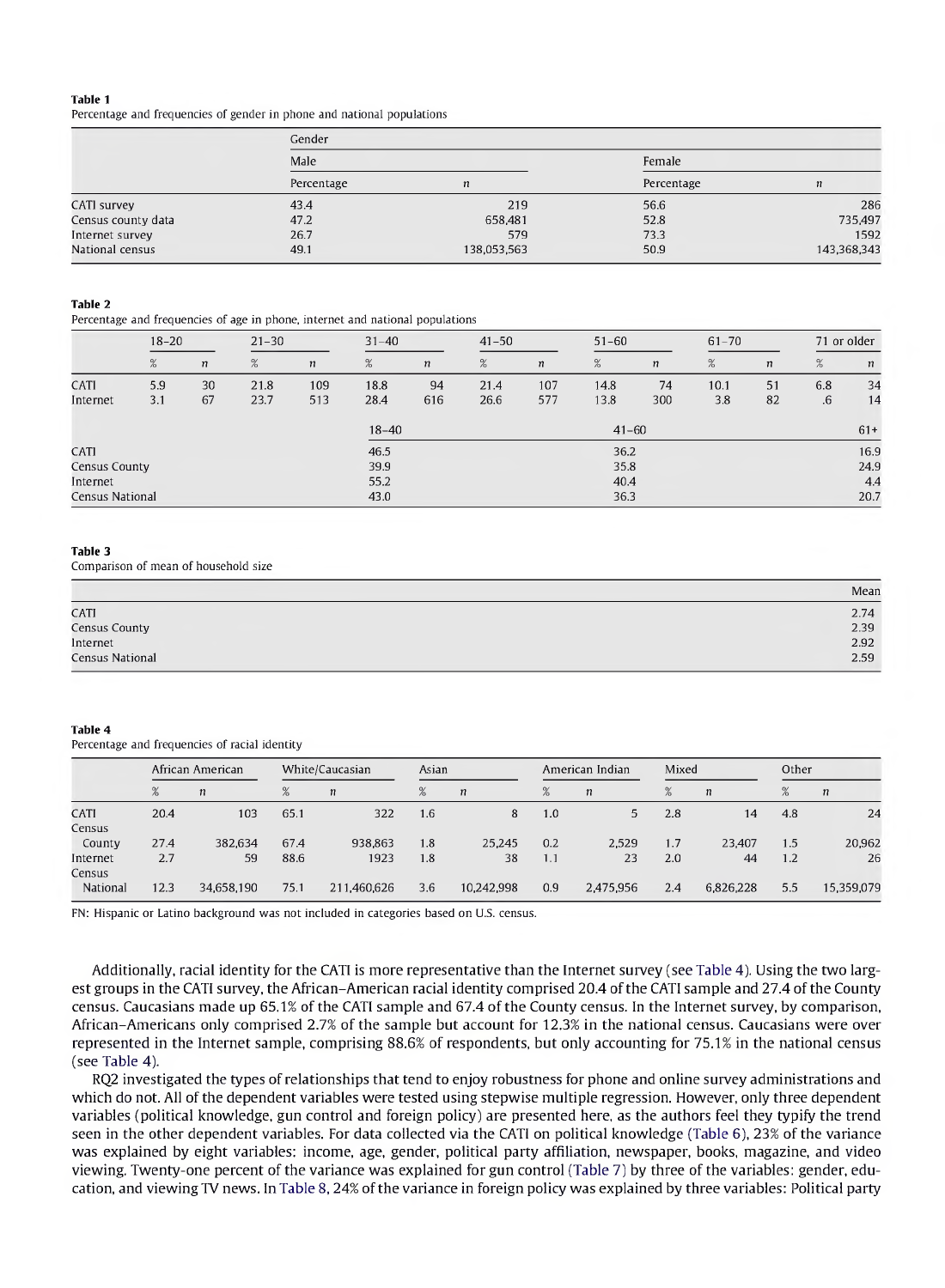Frequencies, percentages, means and standard deviation of variables included in multiple regression

|                              | CATI        |            |            |          | Internet   |                  |      |      |
|------------------------------|-------------|------------|------------|----------|------------|------------------|------|------|
|                              | $\%$        | $\sqrt{n}$ | ${\cal M}$ | SD       | $\%$       | $\boldsymbol{n}$ | M    | SD   |
| Age                          |             |            |            |          |            |                  |      |      |
| $18 - 20$                    | 6.0         | 30         |            |          | 3.1        | 67               |      |      |
| $21 - 30$                    | 21.8        | 109        |            |          | 23.7       | 513              |      |      |
| $31 - 40$                    | 18.8        | 94         |            |          | 28.4       | 616              |      |      |
| $41 - 50$                    | 21.4        | 107        |            |          | 26.6       | 577              |      |      |
| $51 - 60$                    | 14.8        | 74         |            |          | 13.8       | 300              |      |      |
| $61 - 70$<br>71 or older     | 10.2<br>6.8 | 51<br>34   |            |          | 3.8<br>0.6 | 82<br>14         |      |      |
|                              |             |            |            |          |            |                  |      |      |
| Education                    |             |            |            |          |            |                  |      |      |
| Completed grade school       | 1.6         | 8          |            |          | 0.2        | $\overline{4}$   |      |      |
| Some high school             | 6.2         | 31         |            |          | 1.2        | 25               |      |      |
| Completed high school        | 19.9        | 100        |            |          | 16.3       | 354              |      |      |
| Some college                 | 36.9        | 185        |            |          | 41.1       | 892              |      |      |
| College graduate             | 23.3        | 117        |            |          | 30.3       | 657              |      |      |
| Advanced college degree      | 12.2        | 61         |            |          | 11.0       | 239              |      |      |
| Ethnicity                    |             |            |            |          |            |                  |      |      |
| Black/African-American       | 20.8        | 103        |            |          | 2.7        | 59               |      |      |
| White/Caucasian              | 65.1        | 322        |            |          | 88.7       | 1923             |      |      |
| Hispanic                     | 3.8         | 19         |            |          | 2.5        | 55               |      |      |
| Asian                        | 1.6         | 8          |            |          | 1.8        | 38               |      |      |
| American Indian              | 1.0         | 5          |            |          | 1.1        | 23               |      |      |
| Mixed                        | 2.8         | 14         |            |          | 2.0        | 44               |      |      |
| Other                        | 4.8         | 24         |            |          | 1.2        | 26               |      |      |
| Income                       |             |            |            |          |            |                  |      |      |
| \$10,000 or less             | 4.9         | 22         |            |          | 3.8        | 82               |      |      |
| \$10,001-20000               | 8.1         | 36         |            |          | 7.5        | 159              |      |      |
| \$20,001-30,000              | 19.0        | 85         |            |          | 13.0       | 276              |      |      |
| \$30,001-40,000              | 17.2        | 77         |            |          | 17.3       | 368              |      |      |
| \$40,001-50,000              | 11.9        | 53         |            |          | 14.1       | 300              |      |      |
| \$50,001-75,000              | 19.9        | 89         |            |          | 24.2       | 515              |      |      |
| \$75,001-100,000             | 9.2         | 41         |            |          | 11.4       | 243              |      |      |
| More than \$100,000          | 9.8         | 44         |            |          | 8.8        | 187              |      |      |
| Gender                       |             |            |            |          |            |                  |      |      |
| Male                         | 4.34        | 219        |            |          | 26.7       | 579              |      |      |
| Female                       | 73.3        | 1592       |            |          | 56.6       | 286              |      |      |
|                              |             |            |            |          |            |                  |      |      |
| Political identification     |             |            |            |          |            |                  |      |      |
| Strong democrat              | 26.9        | 132        |            |          | 12.2       | 264              |      |      |
| Lean towards                 |             |            |            |          |            |                  |      |      |
| Democrat                     | 22.9        | 112        |            |          | 23.7       | 513              |      |      |
| Independent                  | 26.9        | 132        |            |          | 25.5       | 552              |      |      |
| Lean towards                 |             |            |            |          |            |                  |      |      |
| Republican                   | 12.4        | 61         |            |          | 19.9       | 431              |      |      |
| Strong republican            | 10.8        | 53         |            |          | 4.4        | 96               |      |      |
|                              |             |            |            |          |            |                  |      |      |
| Political knowledge          |             |            | 2.46       | 1.58     |            |                  | 1.94 | 1.21 |
| Taxes                        |             |            | 5.48       | 3.45     |            |                  | 4.68 | 3.58 |
| Environment                  |             |            | 6.42       | $2.90\,$ |            |                  | 5.48 | 3.34 |
| Education                    |             |            | 6.10       | 3.32     |            |                  | 5.01 | 3.61 |
| Social security              |             |            | 6.36       | 3.38     |            |                  | 5.10 | 3.67 |
| Gun control                  |             |            | 5.89       | 3.24     |            |                  | 4.91 | 3.51 |
| Abortion                     |             |            | 5.68       | 3.26     |            |                  | 5.30 | 3.73 |
| Foreign policy               |             |            | 5.66       | 3.00     |            |                  | 4.89 | 3.26 |
| Hours view TV                |             |            | 2.68       | 2.26     |            |                  | 2.89 | 2.50 |
| Frequency of viewing TV news |             |            |            |          |            |                  |      |      |
| Several times a day          | 8.7         | 46         |            |          | 11.3       | 303              |      |      |
| About once a week            | 10.8        | 58         |            |          | 9.5        | 254              |      |      |
| 5 or 6 days a weeks          | 9.4         | 50         |            |          | 10.0       | 268              |      |      |
| 3 of 4 days a week           | 6.6         | 35         |            |          | 6.3        | 169              |      |      |
| 1 or 2 days a week           | 39.1        | 208        |            |          | 42.5       | 1137             |      |      |
| Less often than that         | 25.4        | 135        |            |          | 20.3       | 542              |      |      |
| Hours listen to radio        |             |            | 2.06       | 2.75     |            |                  | 2.05 | 2.58 |
| Days read newspaper          |             |            |            |          |            |                  |      |      |
| None                         | 15.2        | 81         |            |          | 17.3       | 463              |      |      |
| 1 day                        | 15.9        | 85         |            |          | 15.5       | 416              |      |      |
|                              |             |            |            |          |            |                  |      |      |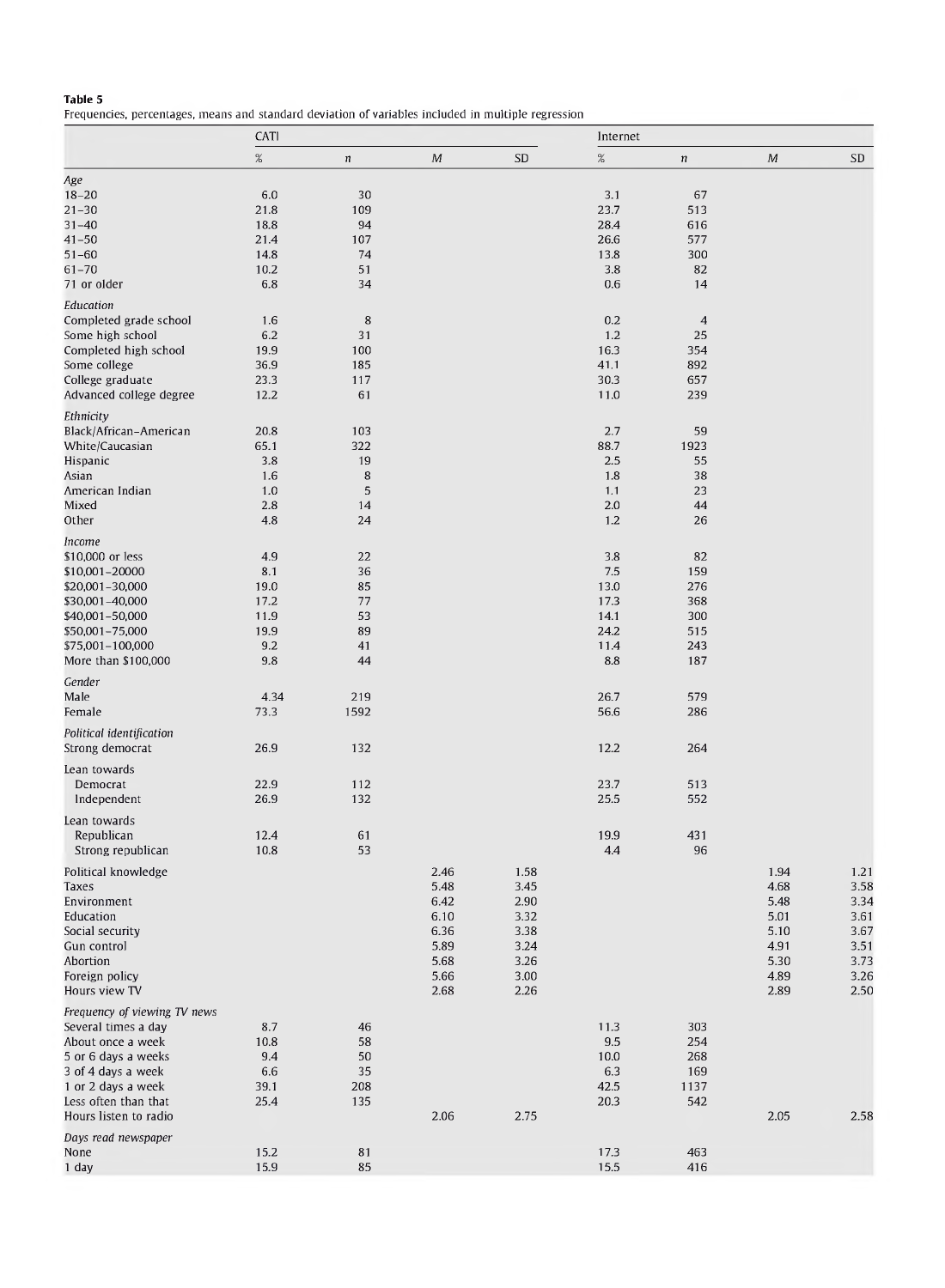#### **Table 5** *(continued)*

|                                            | CATI |                  |                  |    | Internet |                  |   |    |  |
|--------------------------------------------|------|------------------|------------------|----|----------|------------------|---|----|--|
|                                            | $\%$ | $\boldsymbol{n}$ | $\boldsymbol{M}$ | SD | $\%$     | $\boldsymbol{n}$ | M | SD |  |
| 2 days                                     | 6.7  | 36               |                  |    | 11.2     | 299              |   |    |  |
| 3 days                                     | 8.6  | 46               |                  |    | 6.8      | 182              |   |    |  |
| 4 days                                     | 6.3  | 33               |                  |    | 4.6      | 124              |   |    |  |
| 5 days                                     | 5.4  | 29               |                  |    | 4.8      | 129              |   |    |  |
| 6 days                                     | 2.8  | 15               |                  |    | 3.8      | 102              |   |    |  |
| Everyday                                   | 39.1 | 209              |                  |    | 36.6     | 962              |   |    |  |
| Number of magazines read regularly         |      |                  |                  |    |          |                  |   |    |  |
| None                                       | 21.3 | 112              |                  |    | 13.9     | 371              |   |    |  |
| $\mathbf{1}$                               | 15.7 | 83               |                  |    | 8.2      | 217              |   |    |  |
|                                            | 21.1 | 113              |                  |    | 23.9     | 637              |   |    |  |
| $\begin{array}{c} 2 \\ 3 \\ 4 \end{array}$ | 18.3 | 96               |                  |    | 19.3     | 513              |   |    |  |
|                                            | 9.8  | 52               |                  |    | 12.7     | 339              |   |    |  |
| 5                                          | 4.8  | 25               |                  |    | 9.2      | 244              |   |    |  |
| $6 - 10$                                   | 2.9  | 15               |                  |    | 9.0      | 241              |   |    |  |
| $11 - 20$                                  | 5.1  | 27               |                  |    | 1.8      | 47               |   |    |  |
| 21 or more                                 | 0.5  | 3                |                  |    | 2.0      | 54               |   |    |  |
| Books read in last 6 months                |      |                  |                  |    |          |                  |   |    |  |
| None                                       | 24.1 | 128              |                  |    | 19.1     | 512              |   |    |  |
| $\mathbf{1}$                               | 18.0 | 96               |                  |    | 11.7     | 314              |   |    |  |
| $\overline{c}$                             | 13.3 | 71               |                  |    | 14.0     | 373              |   |    |  |
| 3                                          | 10.1 | 54               |                  |    | 9.8      | 261              |   |    |  |
| $\overline{\mathbf{4}}$                    | 4.8  | 26               |                  |    | 8.0      | 214              |   |    |  |
| 5                                          | 4.4  | 24               |                  |    | 7.4      | 197              |   |    |  |
| $6 - 10$                                   | 10.0 | 53               |                  |    | 14.5     | 387              |   |    |  |
| $11 - 20$                                  | 6.6  | 35               |                  |    | 8.8      | 235              |   |    |  |
| 21 or more                                 | 8.7  | 46               |                  |    | 6.7      | 179              |   |    |  |
| Videos viewed in last 6 months             |      |                  |                  |    |          |                  |   |    |  |
| None                                       | 37.8 | 201              |                  |    | 46.9     | 1248             |   |    |  |
| $\mathbf{1}$                               | 12.0 | 64               |                  |    | 8.3      | 220              |   |    |  |
|                                            | 12.5 | 66               |                  |    | 12.9     | 344              |   |    |  |
| $\begin{array}{c} 2 \\ 3 \\ 4 \end{array}$ | 8.0  | 43               |                  |    | 8.2      | 218              |   |    |  |
|                                            | 8.2  | 44               |                  |    | 6.1      | 162              |   |    |  |
| 5                                          | 2.8  | 15               |                  |    | 7.0      | 188              |   |    |  |
| $6 - 10$                                   | 10.8 | 57               |                  |    | 6.9      | 183              |   |    |  |
| $11 - 20$                                  | 5.6  | 30               |                  |    | 3.0      | 81               |   |    |  |
| 21 or more                                 | 2.2  | 12               |                  |    | 0.7      | 19               |   |    |  |
| Movies attended in last 6 months           |      |                  |                  |    |          |                  |   |    |  |
| None                                       | 53.2 | 283              |                  |    | 68.2     | 1819             |   |    |  |
| $\mathbf{1}$                               | 22.6 | 121              |                  |    | 15.1     | 402              |   |    |  |
| $\overline{\mathbf{c}}$                    | 9.9  | 53               |                  |    | 7.5      | 200              |   |    |  |
| 3                                          | 7.6  | 41               |                  |    | 3.3      | 87               |   |    |  |
| $\overline{\mathbf{4}}$                    | 3.2  | 17               |                  |    | 2.6      | 68               |   |    |  |
| 5                                          | 1.5  | 8                |                  |    | 1.5      | 40               |   |    |  |
| $6 - 10$                                   | 1.4  | 8                |                  |    | 1.6      | 42               |   |    |  |
| $11 - 20$                                  | 0.4  | $\boldsymbol{2}$ |                  |    | 0.1      | $\mathbf{1}$     |   |    |  |
| 21 or more                                 | 0.1  | $\mathbf{1}$     |                  |    | 0.3      | 8                |   |    |  |

*Note:*  $0 =$  Closest to bush;  $10 =$  closest to gore.

affiliation, age, and videos. Across the dependent variables only gender, political party affiliation, and the number of videos watched in the last month were present in two of the three models.

Within the Internet data, political knowledge had 22% of the variance explained by 11 variables: education, newspaper, gender, books, income, TV news, political party affiliation, age, TV viewing, movies, and radio. Gun control had 38% of variance explained by six variables: political party affiliation, gender, education, ethnicity, movies, and newspaper. For foreign policy, 46% of the variance was predicted by seven variables: political party affiliation, newspaper, movies, education, income, ethnicity, and TV news viewing. Across the Internet data only party identification, education, income, and movies appear in all three regression models. Variables that appear in two regression models are gender, TV news viewing, and ethnicity.

RQ3 questioned whether social category weighting techniques increase the robustness of findings. This notion is assessed with the weighted multiple regressions for each of the dependent variables: political knowledge, gun control, and foreign policy (Tables 6-8, column 3, respectively).

The CATI data were weighted to match the larger county data. Using stepwise multiple regression with political knowledge as the dependent variable, it was found that 23% of the variance was predicted by seven variables: newspaper, gender,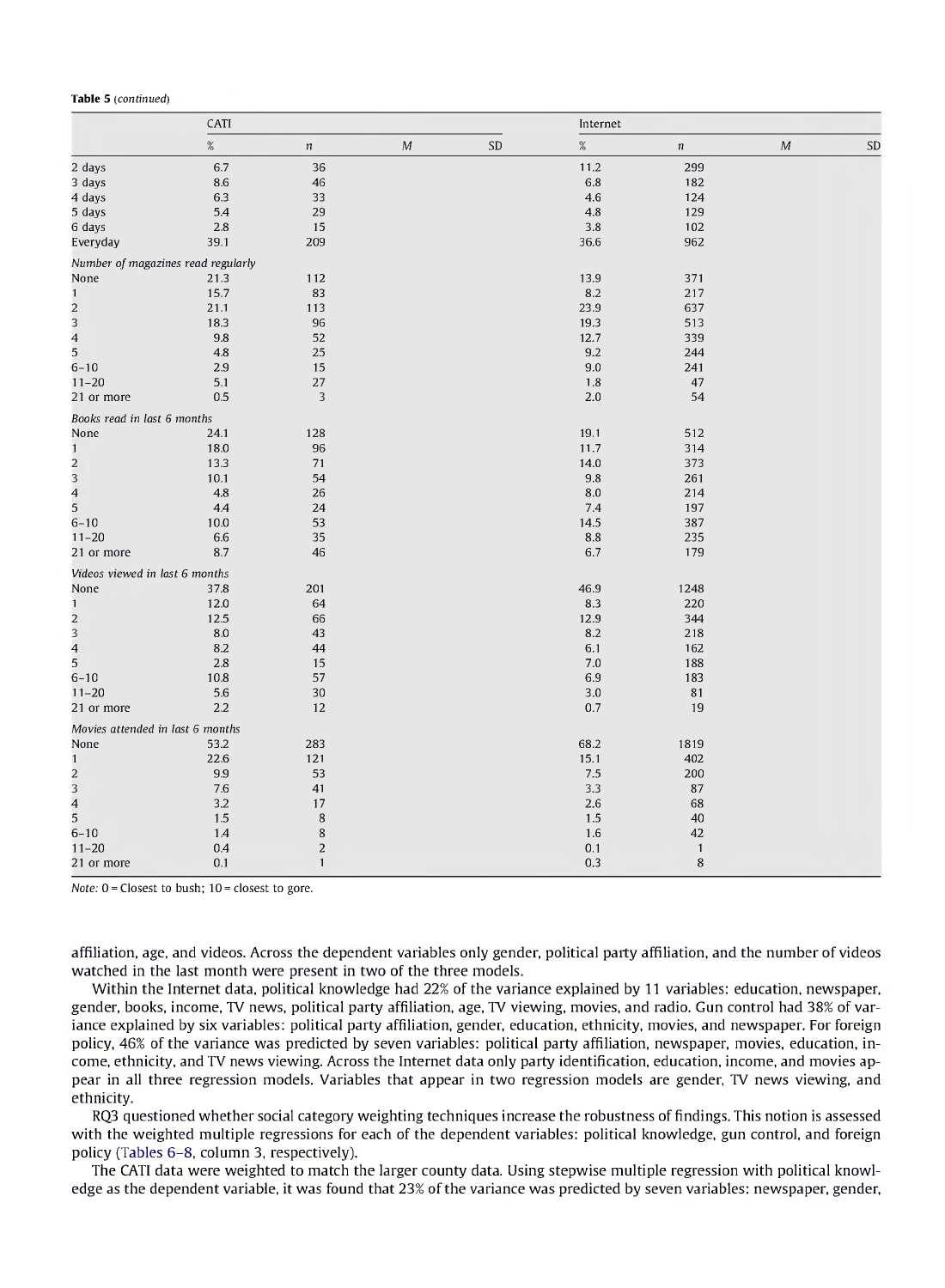Stepwise regression predicting political knowledge

|                  | CATI          |                   |           | Internet     |                   |                                    |             |  |  |
|------------------|---------------|-------------------|-----------|--------------|-------------------|------------------------------------|-------------|--|--|
|                  | $\mathcal{L}$ | $B$ <sup>ab</sup> | (County)  | $\mathsf{r}$ | $B$ <sup>ad</sup> | (National)<br>$\beta$ <sup>e</sup> | $(On-line)$ |  |  |
| Education        | $.23***$      | ns                | ns.       | $.19***$     | $.100***$         | $.09***$                           | $.18***$    |  |  |
| Newspaper        | $.28***$      | $.105*$           | $.11*$    | $.33***$     | $.177***$         | $.18***$                           | $.12***$    |  |  |
| Gender (female)  | $.22***$      | $-.203***$        | $-.20***$ | $-.26***$    | $-.162***$        | $-.18***$                          | $-.18***$   |  |  |
| <b>Books</b>     | $.18***$      | $.161***$         | .16       | $.17***$     | $.116***$         | $.13***$                           | $.06**$     |  |  |
| Household income | $.25***$      | $.151***$         | $.15***$  | $.22***$     | $.096***$         | $.12**$                            | $.07**$     |  |  |
| TV news          | $.12***$      | ns                | ns        | $.15***$     | $.083***$         | $.09***$                           | $.09***$    |  |  |
| Party ID         | $.18***$      | $.141***$         | $.14***$  | $.13***$     | $.099***$         | $.08***$                           | $.06***$    |  |  |
| Magazine         | $.18***$      | $.140**$          | $.14***$  | $.21***$     | ns                | ns                                 | ns          |  |  |
| Age              | $.16***$      | $.118***$         | $.12*$    | $.20***$     | $.101***$         | $.08***$                           | $.07**$     |  |  |
| Videos           | $-.11*$       | $-.117**$         | ns        | $.06***$     | ns                | ns                                 | ns          |  |  |
| TV               | $.11*$        | ns                | ns.       | .02          | $.060**$          | $.06**$                            | $.05*$      |  |  |
| Movies           | $-.06$        | ns                | ns        | $.11***$     | $.058**$          | $.05*$                             | ns          |  |  |
| Radio            | $-.05$        | ns                | ns        | $.09***$     | $.050**$          | ns                                 | ns          |  |  |
| $\mathbb{R}^2$   |               | .23               | .23       |              | .22               | .21                                | .16         |  |  |

Note:  $* = p \le 0.05$ ;  $* * p \le -101$ ;  $* * p \le -1001$ .

<sup>a</sup> Unweighted regression.

 $<sup>b</sup>$  F value of 115.97 (df = 8,418) with  $p \le 0.001$ .</sup>

 $c$  F value of 55.32 (df = 7,2189) with  $p \le 0.001$ .

<sup>d</sup> F value of 15.97 (df = 11,418) with  $p \le 0.001$ .

 $e$  F value of 62.9 (df = 10,2326) with  $p \le 0.001$ .

<sup>f</sup> F value of 42.3 (df = 9,1968) with  $p \le 0.001$ .

#### **Table 7** Stepwise regression predicting closeness to democratic candidate (gore) on the gun control

|                   | CATI      |                       |                       | Internet  |                        |            |                                |  |
|-------------------|-----------|-----------------------|-----------------------|-----------|------------------------|------------|--------------------------------|--|
|                   | r         | $\beta$ <sup>ab</sup> | (County)<br>$\beta^a$ | r         | $\beta$ a <sup>d</sup> | (National) | $(On-line)$<br>$\beta^{\rm f}$ |  |
| Party ID          | $-.40***$ | ns                    | $-.37***$             | $-.58***$ | $-.58***$              | $-.58***$  | $-.57***$                      |  |
| Age               | $.25***$  | ns                    | $.23***$              | $-.03$    | ns                     | ns         | ns                             |  |
| TV                | $-.07$    | ns                    | $-.10*$               | $-05*$    | ns                     | ns         | ns                             |  |
| Income            | $-.08$    | ns                    | $.17***$              | $-.02$    | ns                     | ns         | $.05***$                       |  |
| Gender (Female)   | $.10*$    | $.154***$             | $.11*$                | $.11***$  | $.06***$               | $.06**$    | $.08**$                        |  |
| Education         | .05       | $.136**$              | ns                    | $.017***$ | $.17***$               | $.17***$   | $.06**$                        |  |
| Ethnicity (White) | $-.15***$ | ns.                   | $-.16***$             | $-.05*$   | $.08***$               | $.08***$   | ns                             |  |
| Magazines         | .03       | ns                    | ns                    | .03       | ns                     | ns         | ns                             |  |
| Movies            | .06       | ns                    | ns                    | $.05*$    | $.10***$               | $.10***$   | $.06***$                       |  |
| Newspaper         | $.11*$    | ns                    | ns                    | $-.04$    | $-.58***$              | $-.06**$   | $.05***$                       |  |
| Radio             | $-.11*$   | ns                    | ns                    | $-.01$    | ns                     | ns         | $-.07**$                       |  |
| TV News           | $.12*$    | $.124**$              | ns                    | $-.05*$   | ns                     | ns         | $.05*$                         |  |
| $R^2$             |           | .21                   | .22                   |           | .38                    | .38        | .37                            |  |

Note:  $^* = p \le 0.05$ ;  $^{**}p = \le 0.01$ ;  $^{***}p = \le 0.001$ .

<sup>a</sup> Unweighted regression.

 $^{b}$  F value of 8.18 (df = 3,423) with  $p \le 0.001$ .

F value of 55.32 (df = 6,2189) with  $p \le 0.001$ .

<sup>d</sup> F value of 24.19 (df = 6,2409) with  $p \le 0.001$ .

<sup>e</sup> F value of 222.7 (df = 6,2219) with  $p \le 0.001$ .

<sup>f</sup> F value of 140.5 (df = 8,1913) with  $p \le 0.001$ .

books, income, political party affiliation, magazine, and age. For the dependent variable gun control, a comparable proportion of variance (21%) was explained by female gender, education and TV news exposure. In the final model-predicting closeness to the Democratic candidate on foreign policies-the model explained 24% of the variance, with use radio and videos as well as White ethnicity emerging as unique predictors.

The data collected via Internet were weighted to match national Census data, and, secondly, to match online user data provided by the US Census. For the national weighting, a stepwise multiple regression with political knowledge as the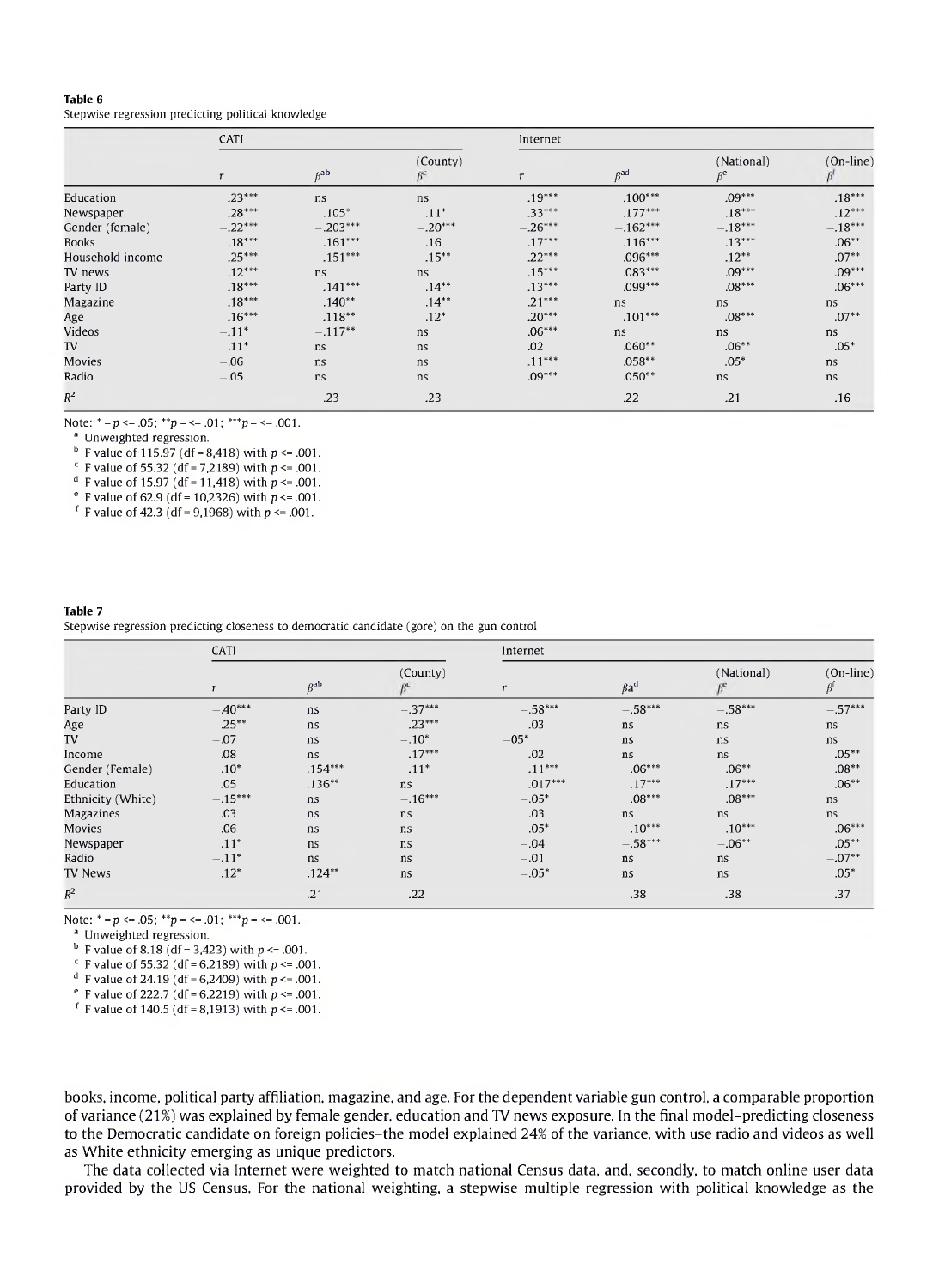Stepwise regression predicting closeness to democratic candidate (gore) on foreign policies

|                   | CATI     |                       |               | Internet  |                       |                         |                                |  |
|-------------------|----------|-----------------------|---------------|-----------|-----------------------|-------------------------|--------------------------------|--|
|                   | r        | $\beta$ <sup>ab</sup> | (County)<br>ß | r         | $\beta$ <sup>ad</sup> | (National)<br>$\beta^e$ | $(On-line)$<br>$\beta^{\rm f}$ |  |
| Party Id          | $-45***$ | $-.54***$             | $-543$        | $-.64***$ | $-.64***$             | $-.63***$               | $-.62***$                      |  |
| Newspaper         | $-.01$   | ns                    | ns.           | $-.06***$ | $-.084***$            | $-.08***$               | ns                             |  |
| <b>Movies</b>     | $.11*$   | ns                    | ns.           | $.09***$  | $.078***$             | $.07***$                | $.05***$                       |  |
| Education         | .02      | ns                    | ns            | .01       | $.180***$             | $.06***$                | $.09***$                       |  |
| Gender (Female)   | .07      | ns                    | ns            | $.12**$   | ns                    | ns                      | ns                             |  |
| Radio             | $-.03$   | ns                    | ns            | $-.15***$ | ns                    | $-.05**$                | $-.08**$                       |  |
| Age               | $.09***$ | $.184***$             | $.18***$      | $-.12$    | ns.                   | ns.                     | $.07***$                       |  |
| Income            | $-06$    | ns                    | ns.           | $-.03***$ | $-.122***$            | $-.12***$               | ns                             |  |
| Magazines         | $-.05$   | ns.                   | ns.           | $-.01$    | ns                    | ns.                     | ns                             |  |
| Videos            | .06      | $.111**$              | $.11*$        | .02       | ns                    | $.04*$                  | $.05*$                         |  |
| Ethnicity (White) | $-.04$   | ns                    | $.06**$       | $.089***$ | $.08***$              |                         |                                |  |
| <b>TV News</b>    | $.13***$ | ns                    | ns            | .03       | $.072***$             | $.08***$                |                                |  |
| TV                | .08      | ns                    | ns            | $-.04*$   | ns                    | $-.05*$                 |                                |  |
| $R^2$             |          | .24                   | .24           |           | .46                   | .46                     | .43                            |  |

Note:  $* = p \le 0.05$ ;  $* * p = \le 0.01$ ;  $* * p = \le 0.001$ .

<sup>a</sup> Unweighted regression.

 $<sup>b</sup>$  F value of 44.27 (df = 3.412) and p <= .001.</sup>

 $c$  F value of 186.21 (df = 4,2217) with  $p \le 0.001$ .

<sup>d</sup> F value of 44.3 (df = 7.412) with  $p \le 0.001$ .

<sup>e</sup> F value of 186.2 (df = 9,2217) with  $p \le 0.001$ .

<sup>f</sup> F value of 236.4 (df = 6,1914) with  $p \le 0.001$ .

dependent variable found that 21% of the variance was predicted by 10 variables: education, newspaper, gender, books, income, TV news, political party affiliation, age, TV, and movies. For the online users weighting, the stepwise regression predicting political knowledge found 16% of the variance to be predicted by nine variables: education, newspaper, gender, books, income, TV news, political party affiliation, age, and TV.

For the dependent variable gun control, with a weighting to match the national Census, 38% of the variance was explained by six variables: political party affiliation, gender, education, ethnicity, movies, and newspaper. For gun control, with a weighting to match national online user characteristics, 37% of the variance was explained by eight variables: political party affiliation, income, gender, education, movies, newspaper, radio, and TV news.

With regard to the dependent variable "closeness to Democratic candidate on foreign policies," with a weighting to match the general US population, 46% ofthe variance was explained by nine variables: political party affiliation, newspaper, movies, education, radio, income, videos, TV news, and TV. For that same dependent variable, with the sample weighted to match national online users, 43% of the variance was explained with six variables: political party affiliation, movies, education, radio, age, and videos.

Comparing the CATI and Internet findings, we see more similarities in the regression equations for weighted vs. unweighted analyses. In an attempt to quantify this observation, simple correlations were calculated for each possible CATl/Internet pairing of standardized regression coefficients. In general, the results confirm greater isomorphism for the weighted analyses. The correlations are as follows:

For political knowledge:

CATI/Internet beta coefficients for unweighted analyses:  $r = .74$ <sup>\*\*</sup>

CATI/Internet beta coefficients for county/national weighted analyses:  $r = .76$ <sup>\*\*</sup>

CATI/Internet beta coefficients for county/online weighted analyses:  $r = .59^{\circ}$ 

For gun control:

CATI/Internet beta coefficients for unweighted analyses: *r =* .34 (ns)

CATI/Internet beta coefficients for county/national weighted analyses:  $r = .66^{\circ}$ 

CATI/Internet beta coefficients for county/online weighted analyses: *r =* .75\*\*

For closeness to democratic candidate on foreign policies:

CATI/Internet beta coefficients for unweighted analyses:  $r = .86$ <sup>\*\*</sup>

CATI/Internet beta coefficients for county/national weighted analyses:  $r = .91$ <sup>\*\*</sup>

CATI/Internet beta coefficients for county/online weighted analyses:  $r = .95$ <sup>\*\*</sup>

In all instances except one (the CATI/Internet beta coefficients for county/online weighted analyses of political knowledge), the weighted analyses are more similar between the CATI and Internet administrations than are the unweighted analyses. The results indicate that weighting to match parametric characteristics does seem to increase cross-modal robustness of findings.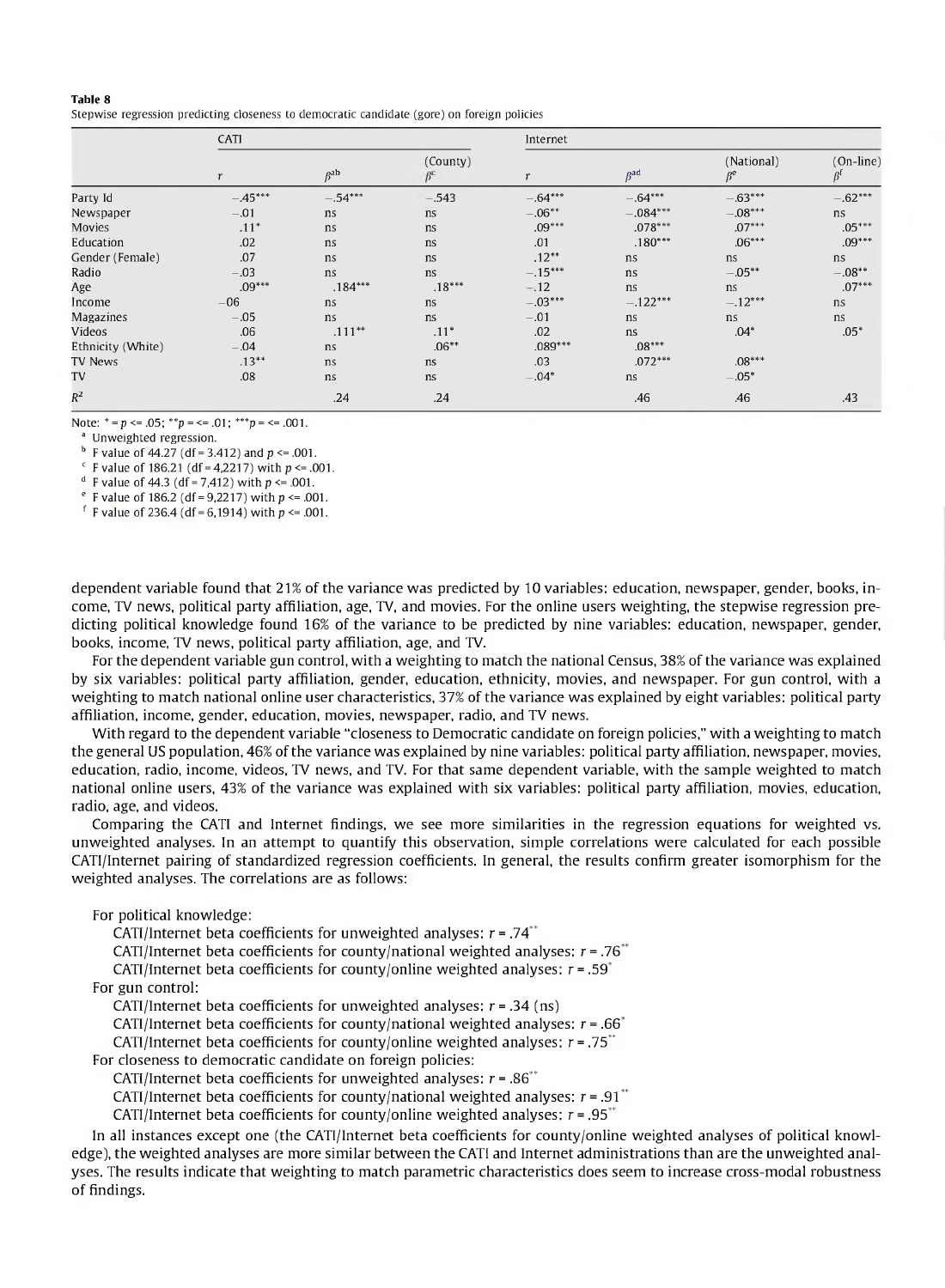#### **5. Discussion**

The present study set out to assess the relative advantages and disadvantages of technology-assisted and phone surveys, both of which present important windows into the minds of <sup>a</sup> population that's increasingly more "connected" - via wired and wireless modalities - in leisure as well as workplace and consumer domains (Brown, 2006). As noted earlier, researchers are in need of more sophisticated and facile weighting algorithms for multivariate weighting processes. This study has indicated that weighting in an attempt to achieve parametric matching does seem to increase the robustness of relationships, and in this age of poor response rates (Adler and Clark, 2001), this seems to demand an increased use of parametric weightings. As it stands, SPSS allows only a single weighting factor, the construction of which may be problematic when the desired weighting variables are interrelated.

Additionally, the range of parametric information available is quite limited at the present time. For our survey-to-county match, only four demographic variables were available, and no media variables were accessible through census or other reliable sources. Further such information might be available from commercial sources (e.g., those that specialize in "single source data" collection and compilation), but their use is restricted to paying clients.

Bearing these constraints in mind, we ran simple correlations between sets of beta coefficients as an indicator of the "robustness" ofthe present findings. A preliminary application ofthis technique seems to support the notion that social category weighting increases the "robustness" (i.e., similarity of beta patterns) of findings. Our analyses reveal only one exception - the Internet weighting for one DV (political knowledge). The other five comparisons show higher correlations after weighting.

More sophisticated analyses may shed additional light on the finding of modestly increased robustness with parametric matching. For example, the use of multi-group multiple regression or multi-group structural equation modeling (using either maximum-likelihood or generalized least squares solutions; Byrne, 2001) would allow the testing of the hypothesis that a given predictive model is invariant across samples, by testing the stability of the regression coefficients under constrained and unconstrained conditions. This process may further illuminate the value - and the limitations - of parametric matching.

The present findings should help inform that matching process, as survey researchers come under greater pressure in the face of declining response rates. Ironically, the decades-long slide in survey response rates has been matched by increased diffusion of the very telematic technologies that can help realize the timely, comprehensive and even mobile plebiscites (e.g. Cho and LaRose, 1999). And just as the possible bias resulting from the omission of phone or Internet non-adopters presents a validity threat to survey research, researchers need to be aware of demographic bias among the more than *6%* ofUS households that use their cell phone as a substitute for landline service (Brown, 2006). Here, as with landline non-coverage, researchers can adjust for possible biases by treating households that now have the service - but have recently been without it - as representative of the households not reached because they are currently without phone service (Kemph and Remington, 2007). Simply including cell numbers in telephone surveys represents another option to increase inclusivity. However, the possible over-sampling of individuals or cohorts receiving landline as well as cell service creates another confound that works against this option.

Even though the diffusion of the Internet is helping to realize the "wired nation" potential envisaged by futurists over 30 years ago (e.g., Smith, 1972), some ofits constituent elements (e.g., SPAM, Phishing) undermine the public will to participate in online surveys (Cho and LaRose, 1999). Other innovations, including caller ID and screening devices - presented via telephonic or online modalities - represent further threats to survey validity in those domains. It will be important, then, to further profile respondents in various survey domains relative to the larger population parameters that they have been selected to represent.

Although daunting, such challenges are not without precedent. Since the 1980s, the television industry has been forced to reconceptualize the survey methodologies underpinning their program ratings which - although not strictly analogous to the parameters considered here - implicate similar validity concerns and remedies. In that case, advertisers realized that many respondents willing to participate in Nielsen's telephone and Peoplemeter survey were heavier, more committed viewers than the general viewing public that they were selected to represent (e.g., Abelman and Atkin, 2002). Industry researchers were able to account for corresponding response bias through assessment of respondent features via stratified weighting, in light of socio-demographics as well as some of the psychometric and media use variables considered here. Practitioners concerned about demographic biases in telephone or Internet respondent bases might consider similar remedies in order to enhance survey validity of those domains.

The importance ofthese cross-sectional examinations of population subgroups extends far beyond the commercial sector, however, as Kemph and Remington (2007) recount their importance in tracking trends in the prevalence of conditions and risk factors over time, evaluating the effects of interventions, and exploring risk factors associated with numerous health conditions. Although the statistical remedies suggested here can help fill in some of external validity threats - including under-sampling resulting from number portability, cell phones and various screening programs - researchers still need to address the underlying issue of respondent willingness to participate in surveys. Just as privacy advocates have mounted campaigns to make Internet users aware of the risks of sharing private information on the internet, including survey responses that can be indefinitely stored and forwarded, scientific pollsters will need to enhance respondent literacy about the risks and benefits of participating in telematic surveys (Neuendorf et al., 2002). This might include, for instance, the equivalent of a "good housekeeping seal of approval" provided by professional researcher consortia (e.g., Gollin, 1992) or Institutional Review boards. Other, more conventional remedies to the problem of declining participation include adjust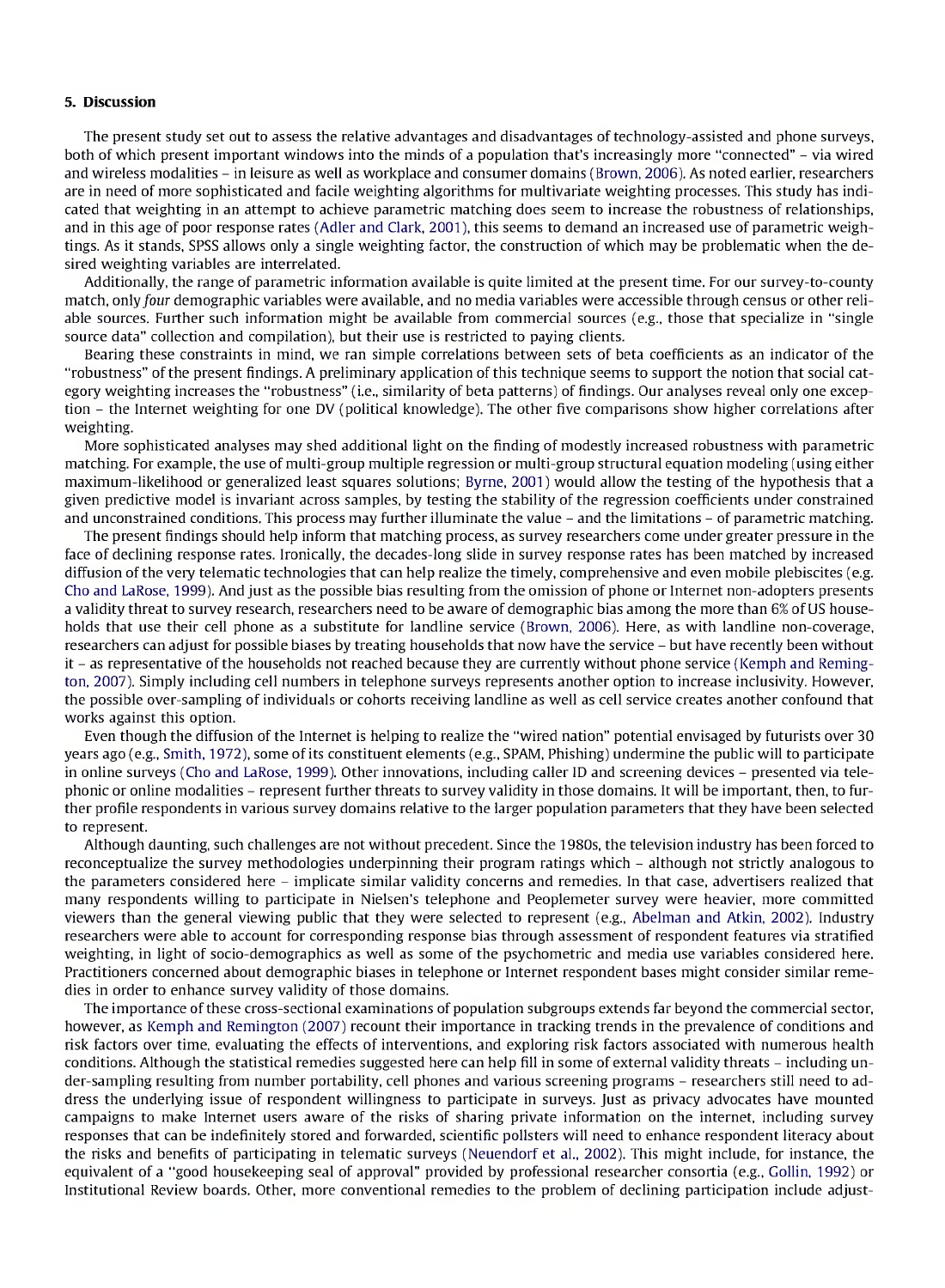merits to the survey script or introduction, the provision of advance notice (e.g., media, electronic or snail-mail channels) and the provision of incentives (see Stempel et al., 2003).

Such measures will be particularly important as the gap between scientific and promotional polls continues to converge, alongside the media modalities through which they're presented. Yet despite the validity threats posed by this proliferation of telematic (and survey) technologies, it is important to recall that these advances provide opportunities to researchers as well, one to which the public and private sectors will continue to provide solutions. Wireless technologies, for instance, now render respondents accessible to researchers at more times and locations than ever before. Hopefully the present results can shed additional light on the challenges and possible remedies for addressing an increasingly poll-wary  $-$  and evasive  $-$  survey public.

#### **References**

Abelman, R., Atkin, D., 2002. The Televiewing Audience: The Art and Science of Watching Television. Hampton, Cresskill, NJ.

Adler, E.S., Clark, R., 2001. How It's Done: An Invitation to Social Research. Wadsworth, New York.

- Atkin, D.J., Jeffres, L.W., Neuendorf, K.A., 1998. Understanding Internet adoption as telecommunications behavior. Journal of Broadcasting and Electronic Media 42, 475-490.
- Atkin, D., LaRose, R., 1994a. An analysis of the information services adoption literature. In: Hanson, J. (Ed.), Advances in Telematics, vol. 2. Ablex, Norwood, NJ, pp. 91-110.
- Atkin, D., LaRose, R., 1994b. Profiling call-in poll users. Journal of Broadcasting & Electronic Media 38, 217-227.

Bassili, J.N., 2000. Editor's introduction: reflections on response latency measurement in telephone surveys. Political Psychology 21 (1), 1-6.

- Bates, B.J., Harmon, M., November 1991. Prodigy goes to war: public opinion and videotext polling during the Persian Gulf War. Paper presented at the annual Meeting of the Midwest Association of Public Opinion Research, Chicago.
- Bates, B.J., Harmon, M., 1993. Do 'instant polls' hit the spot? Phone-in vs. random sampling of public opinion.Journalism Quarterly 70, 369-380.
- Bates, B., Harmon, M., 1999. Do instant polls hit the spot phone-in vs. random sampling of public opinion. In: Adler, E.S., Clark, R. (Eds.), How It's Done: An Invitation to Social Research (Chapter 5). Wadsworth Publishing Co., New York.
- Bates, B.J., Albright, K., Washington, K.D., 2002. The difficult world of predicting telecommunication innovations: factors affecting adoption. In: Lin, C., Atkin, D. (Eds.), Communication Technology and Society: Audience Adoption and Uses. Hampton, Creskill, NJ, pp. 91-124.
- Bennett, D.J., Steel, D., 2000. An evaluation of large-scale CATI household survey using random digit dialing. Australia and New Zealand Journal of Statistics 42, 255-270.
- Bonnel, P., LeNir, M., 1998. The quality of survey data: telephone versus face-to-face interviews. Transportation 25, 147-167.
- Brown, D., 2006. Communication technology timeline. In: Grant, A., Meadows,J. (Eds.), Communication Technology Update. Focal, Burlington, MA, pp. 7-48. Byrne, B.M., 2001. Structural Equation Modeling with AMOS: Basic Concepts, Applications, and Programming. Lawrence Erlbaum Associates, Publishers, Mahwah, NJ.

Cho, H., LaRose, R., 1999. Privacy issues in Internet surveys. Social Science Computer Review 17, 421-434.

Cohen, J., Cohen, P., West, S.G., Aiken, L.S., 2003. Applied MultipleRegression/Correlation Analysis for the Behavioral Sciences, 3rd ed. Lawrence Erlbaum Associates, Publishers, Mahwah, NJ.

Dillman, D.A., 2000. The role of behavioral survey methodologists in national statistical agencies. International Statistical Review 68 (2), 200-213.

- Dunn, D.M., Williams, W.H., Spivey, W.A., 1971. Analysis and prediction of telephone demand in local geographic areas. Bell Journal of Economics and Management Science 2, 561-576.
- Ford, E.S., 1998. Characteristics of survey participants with and without a telephone: findings from the third national health and nutrition examination survey. Journal of Clinical Epidemiology 51, 55-60.
- Fowler Jr., F.J., Roman, A.M., Di, Z.X., 1998. Mode effects in a survey of Medicare prostate surgery patients. Public Opinion Quarterly 62, 29-46.
- Gollin, A.E., 1992. AAPOR backs RIC statements on call-in "polls". AAPOR News 20, 1-2.
- Goyder, J., 1985. Face-to-face interviews and mailed questionnaires: the net difference in response rate. Public Opinion Quarterly 49 (2), 234-252.
- Herzog, A.R., Rodgers, W.L., 1988. Interviewing older adults: mode comparison using data from a face-to-face survey and a telephone resurvey. Public Opinion Quarterly 52, 84-99.
- Jeffres, L.W., Lee, J., Neuendorf, K., Atkin, D.J., 2007. Newspaper reading, civic values and community social capital. Newspaper Research Journal 28, 6-23. Jeffres, L.W., Neuendorf, K., Bracken, C., Atkin, D., 2001. Untangling spirals of silence in a presidential election. Presented to the Mass Communication Division at the Annual Conference of the International Communication Association, Washington, DC.
- Jones, R., Pitt, N., 1999. Health surveys in the workplace: comparison of postal, email, and World Wide Web methods. Occupational Medicine 49, 556-558. Kamerer, D., Bergen, L., 1995. Patterns of use, exposure in paper's audiotex system. Newspaper Research Journal 16, 48-59.
- Kemph, A.M., Remington, P.L., 2007. New challenges for telephone survey research in the twenty-first century. Annual Review of Public Health 28,113-126. Krcmar, M., Strizhakova, Y., 2007. Computer-mediated technology and children. In: Lin, C., Atkin, D. (Eds.), Communication Technology and Social Change: Theory and Implications. LEA, Mahwah, NJ, pp. 59-76.
- LaRose, R., Atkin, D., 1988. Cable subscribership as telecommunications behavior. Telematics and Informatics 5, 105-113.
- LaRose, R., Atkin, D., 1992. Audiotext and the reinvention of the telephone as a mass medium. Journalism Quarterly 69, 413-421.
- Mahan, G.P., 1979. The Demand for Residential Phone Service. Unpublished Thesis, Michigan State University, East Lansing, ML

Neuendorf, K.A., Atkin, D., Jeffres, L.W., 1998. Understanding adopters of audio information innovations. Journal of Broadcasting & Electronic Media 42, 80-93.

Neuendorf, K.A., Atkin, D.,Jeffres, L.W., 2002. Adoption of audio information services in the United States: a bridge innovation. In: Lin, C.A., Atkin, D.J. (Eds.), Communication Technology and Society: Audience Adoption and Uses. Hampton Press, Cresskill, NJ, pp. 125-152.

Perl, L.J., 1978. Economic and Demographic Determinants of Residential Demand for Basic Telephone Service. National Economic Research Associates, Inc.. Pew Research Center. 2007. Survey reports. [<www.pewinternet.org/PPF/t/165reportdisplay.asp](http://www.pewinternet.org/PPF/t/165reportdisplay.asp)> (Retrieved 23.12.2007).

- Rogers, E.M., 2003. Diffusion of Innovations, fifth ed. Free Press, New York.
- Skalski, P., Neuendorf, K.A., Atkin, D., 2006. Predicting support for doctoral programs in media information technologies. Telematics and Informatics (23/24), 332-342.

Smith, R.L., 1972. The Wired Nation: The Electronic Communications Highway. Harper and Row, New York.

Stempel, G.H., Weaver, D.H., Wilhoit, G.C., 2003. Mass Communication Research and Theory. Allyn & Bacon, Boston.

Taylor, L.P., 1980. Telecommunications Demand: A Survey and Critique. Ballinger Publishing Co, Cambridge, MA.

Thornberry, O.T.J., Massey, J.T., 1988. Trends in United States telephone coverage across time and subgroups. In: Groves, R.M., Biemer, P.P., Lyberg, L.E., Massey, J.T., Nicholls, W.L., Waksberg, J. (Eds.), Telephone Survey Methodology. Wiley, New York, pp. 25-49.

Train, K.E., McFadden, D.L., Ben-Akiva, M., 1987. The demand for local telephone service: a fully discrete model of residential calling patterns and service choices. Rand Journal of Economics 18, 109-123.

Tucker, C., Brick, J.M., Meekins, B., Morganstein, D., 2004. Household telephone service and usage patterns in the U.S. in 2004. In: Proceedings of Sect. Survey Res. Methods. Am. Stat. Assoc, Alexandria, VA (CD-ROM).